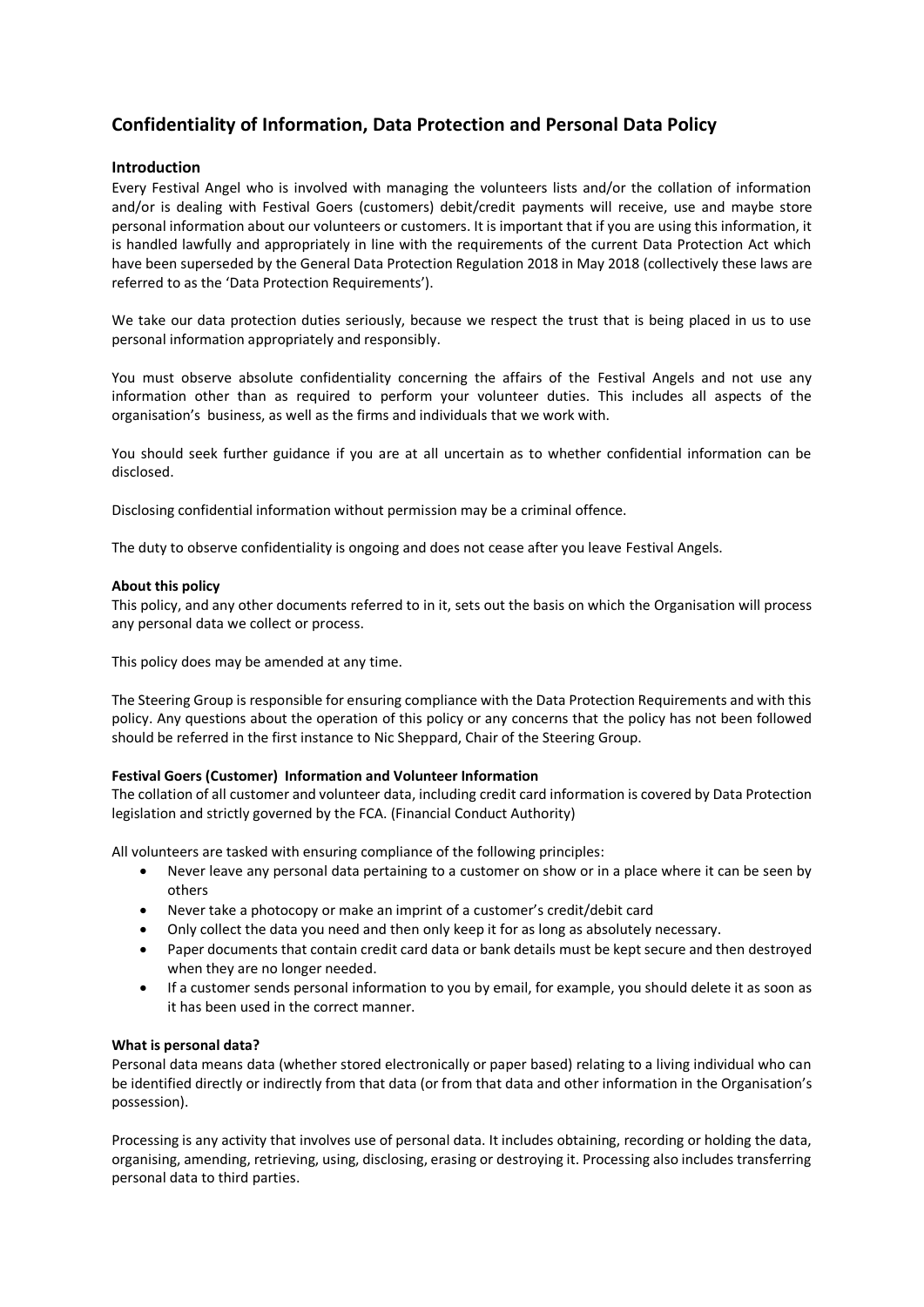Sensitive personal data includes personal data about a person's racial or ethnic origin, political opinions, religious or philosophical beliefs, trade union membership, genetic, biometric, physical or mental health condition, sexual orientation or sexual life. It can also include data about criminal offences or convictions. Sensitive personal data can only be processed under strict conditions, including with the consent of the individual.

## **Data Protection Principles**

Anyone processing personal data, must ensure that data is:

- Processed fairly, lawfully and in a transparent manner
- Collected for specified, explicit and legitimate purposes and any further processing is completed for a compatible purpose
- Adequate, relevant and limited to what is necessary for the intended purposes
- Accurate, and where necessary, kept up to date
- Kept in a form which permits identification for no longer than necessary for the intended purposes
- Processed in line with the individual's rights and in a manner that ensures appropriate security of the personal data, including protection against unauthorised or unlawful processing and against accidental loss, destruction or damage, using appropriate technical or organisational measures
- Not transferred to people or organisations situated in countries without adequate protection and without firstly having advised the individual

## *Fair and Lawful Processing*

The Data Protection Requirements are not intended to prevent the processing of personal data, but to ensure that it is done fairly and without adversely affecting the rights of the individual.

In accordance with the Data Protection Requirements, the Organisation will only process personal data where it is required for a lawful purpose. The lawful purposes include (amongst others): whether the individual has given their consent, the processing is necessary for performing a contract with the individual, for compliance with a legal obligation, or for the legitimate interest of the business. When sensitive personal data is being processed, additional conditions must be met.

## *Processing for Limited Purposes*

In the course of our business, the Organisation may collect and process the personal data. This may include data we receive directly from a data subject (for example, by completing forms or by corresponding with us by mail, phone, email or otherwise) and data we receive from other sources (including, for example, location data, business partners, sub-contractors in technical, payment and delivery services, credit reference agencies and others).

Festival Angels will only process personal data for specific purposes or for any other purposes specifically permitted by the Data Protection Requirements. We will notify those purposes to the data subject when we first collect the data or as soon as possible thereafter.

## *Notifying Individuals*

If we collect personal data directly from an individual, we will inform them about:

- The purpose or purposes for which we intend to process that personal data, as well as the legal basis for the processing
- Where we rely upon the legitimate interests of the business to process personal data, the legitimate interests pursued
- The types of third parties, if any, with which we will share or disclose that personal data
- The fact that the business intends to transfer personal data to a non-EEA country or international organisation and the appropriate and suitable safeguards in place
- How individuals can limit our use and disclosure of their personal data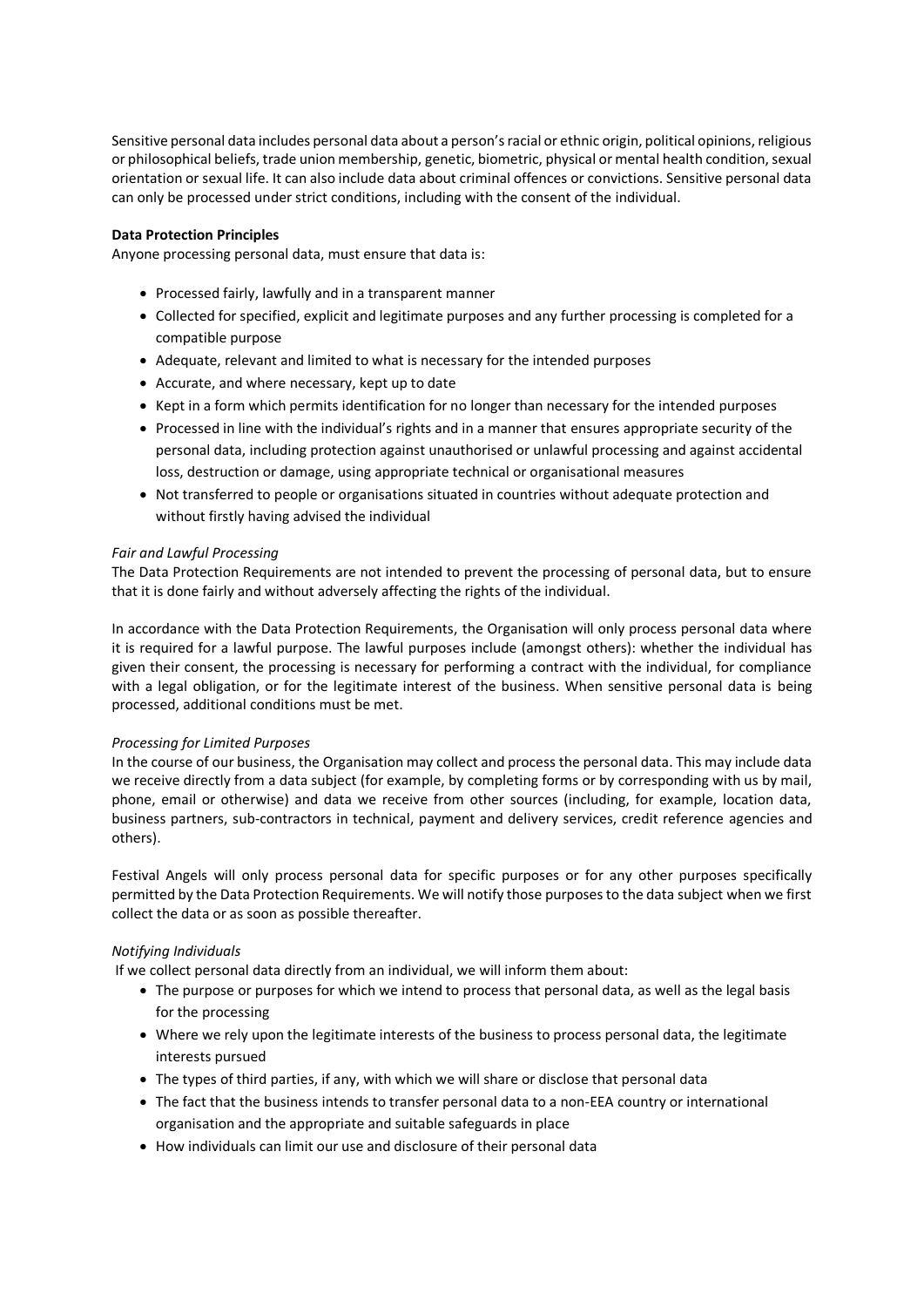- Information about the period that their information will be stored or the criteria used to determine that period
- Their right to request from us as the Controller access to and rectification or erasure of personal data or restriction of processing
- Their right to object to processing and their right to data portability
- Their right to withdraw their consent at any time (if consent was given) without affecting the lawfulness of the processing before the consent was withdrawn
- The right to lodge a complaint with the Information Commissioners Office
- Other sources where personal data regarding the individual originated from and whether it came from publicly accessible sources
- Whether the provision of the personal data is a statutory or contractual requirement, or a requirement necessary to enter into a contract, as well as whether the individual is obliged to provide the personal data and any consequences of failure to provide the data
- The existence of automated decision-making, including profiling and meaningful information about the logic involved, as well as the significance and the envisaged consequences of such processing for the individual

If we receive personal data about an individual from other sources, we will provide them with this information as soon as possible (in addition to telling them about the categories of personal data concerned) but at the latest within one month.

We will also inform data subjects whose personal data we process, that we are the data controller with regard to that data, what our contact details are and who the Data Protection Compliance Manager is.

## **Adequate, Relevant and Non-excessive Processing**

We will only collect personal data to the extent that it is required for the specific purpose notified to the data subject.

#### **Accurate Data**

We will ensure that personal data we hold is accurate and kept up to date. We will check the accuracy of any personal data at the point of collection and at regular intervals afterwards. We will take all reasonable steps to destroy or amend inaccurate or out-of-date data.

#### **Timely Processing**

We will not keep personal data longer than is necessary for the purpose or purposes for which it was collected. We will take all reasonable steps to destroy, or erase from our systems, all data which is no longer required.

#### **Processing in line with Data Subjects' Rights**

We will process all personal data in line with data subjects' rights, in particular their right to:

- Confirmation as to whether or not personal data concerning the individual is being processed
- Request access to any data held about them by a data controller (see also Clause on Subject Access Requests)
- Request rectification, erasure or restriction on processing of their personal data
- Lodge a complaint with a supervisory authority
- Data portability
- Object to processing including for direct marketing
- Not be subject to automated decision making including profiling in certain circumstances

#### **Data Security/Breach**

We will take appropriate security measures against unlawful or unauthorised processing of personal data, and against the accidental or unlawful destruction, damage, loss, alteration, unauthorised disclosure of or access to personal data transmitted, stored or otherwise processed.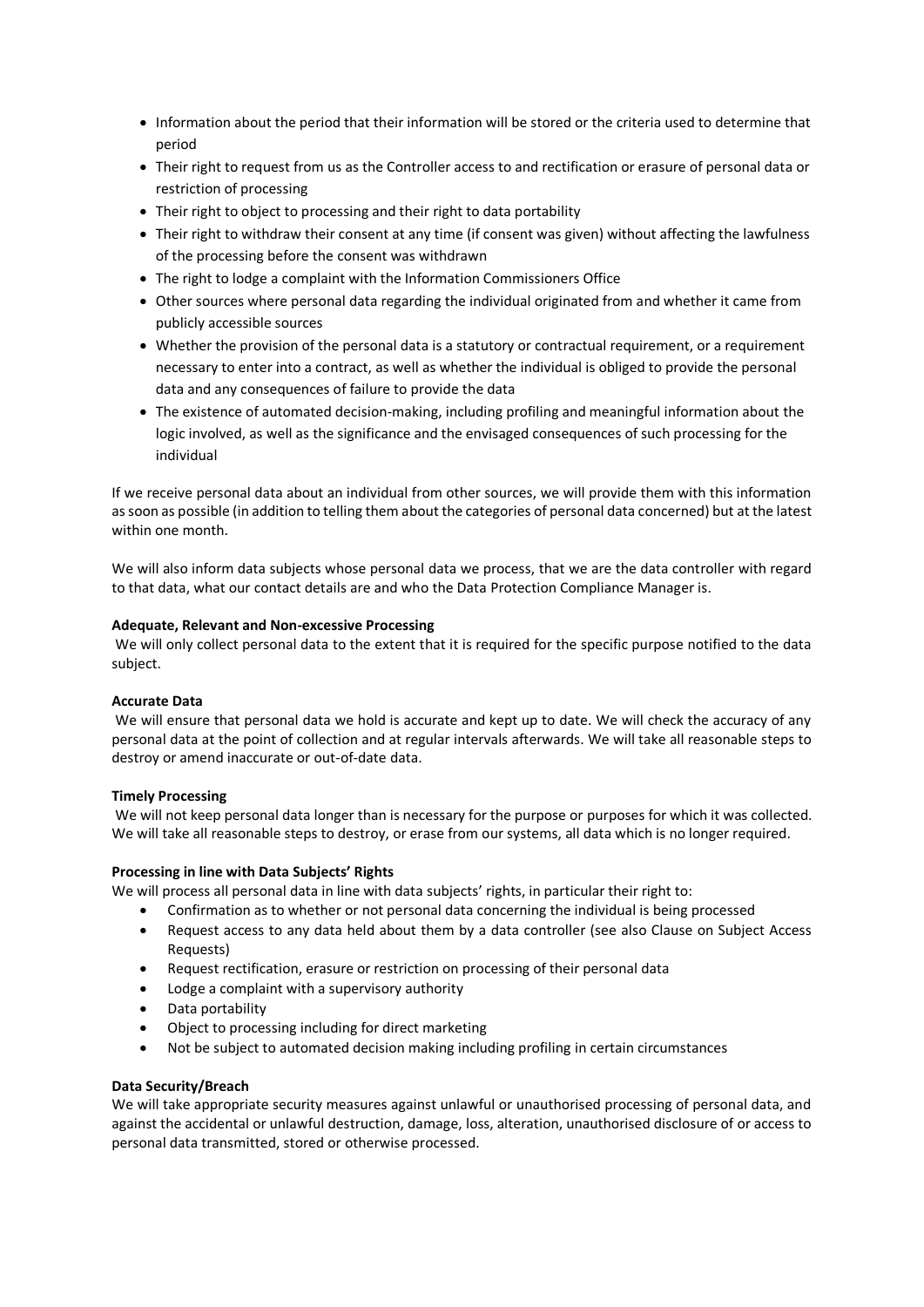We will put in place procedures and technologies to maintain the security of all personal data from the point of the determination of the means for processing and point of data collection to the point of destruction. Personal data will only be transferred to a data processor if s/he agrees to comply with those procedures and policies, or if s/he puts in place adequate measures him/herself.

We will maintain data security by protecting the confidentiality, integrity and availability of the personal data, defined as follows:

- Confidentiality means that only people who are authorised to use the data can access it
- Integrity means that personal data should be accurate and suitable for the purpose for which it is processed
- Availability means that authorised users should be able to access the data if they need it for authorised purposes. Personal data should therefore be stored on the intranet or central computer system not individual PCs or laptops.

Security procedures include:

- Data minimisation
- Pseudonymisation and encryption of data
- Methods of disposal. Paper documents should be shredded. Digital storage devices should be physically destroyed when they are no longer required.
- Equipment. Volunteers must ensure that individual monitors do not show confidential information to passers-by and that they log off from their PC when it is left unattended.

Any data breach must be reported immediately to your Team leader or a Coordinator. The Organisation has a responsibility to ensure than any data breach that requires escalation is reported to the Information Commissioners Office (ICO) within 72 hours.

If a breach does not require escalation to the ICO it must still be reported and logged internally, in order to comply with the regulations.

## **Disclosure and Sharing of Personal Data**

We may share personal data we hold with any member of our group who are involved in the management of the Organisation.

## **Subject Access Requests**

Individuals must make a formal request for information we hold about them. Volunteers who receive a request should forward it to the Steering Group immediately.

When receiving telephone enquiries, the Organisation will only disclose personal data held on our systems if the following conditions are met:

- We will check the caller's identity to make sure that information is only given to a person who is entitled to it
- We will suggest that the caller put their request in writing if we are not sure about the caller's identity and where their identity cannot be checked

Where a request is made electronically, data will be provided electronically where possible.

Our volunteers will refer a request to their Team Leader or a Coordinator for assistance in difficult situations.

All requests must be responded to within one month.

#### **Changes in personal circumstances**

We need to keep accurate records of key information on all employees . It is essential that any such changes are provided without delay.